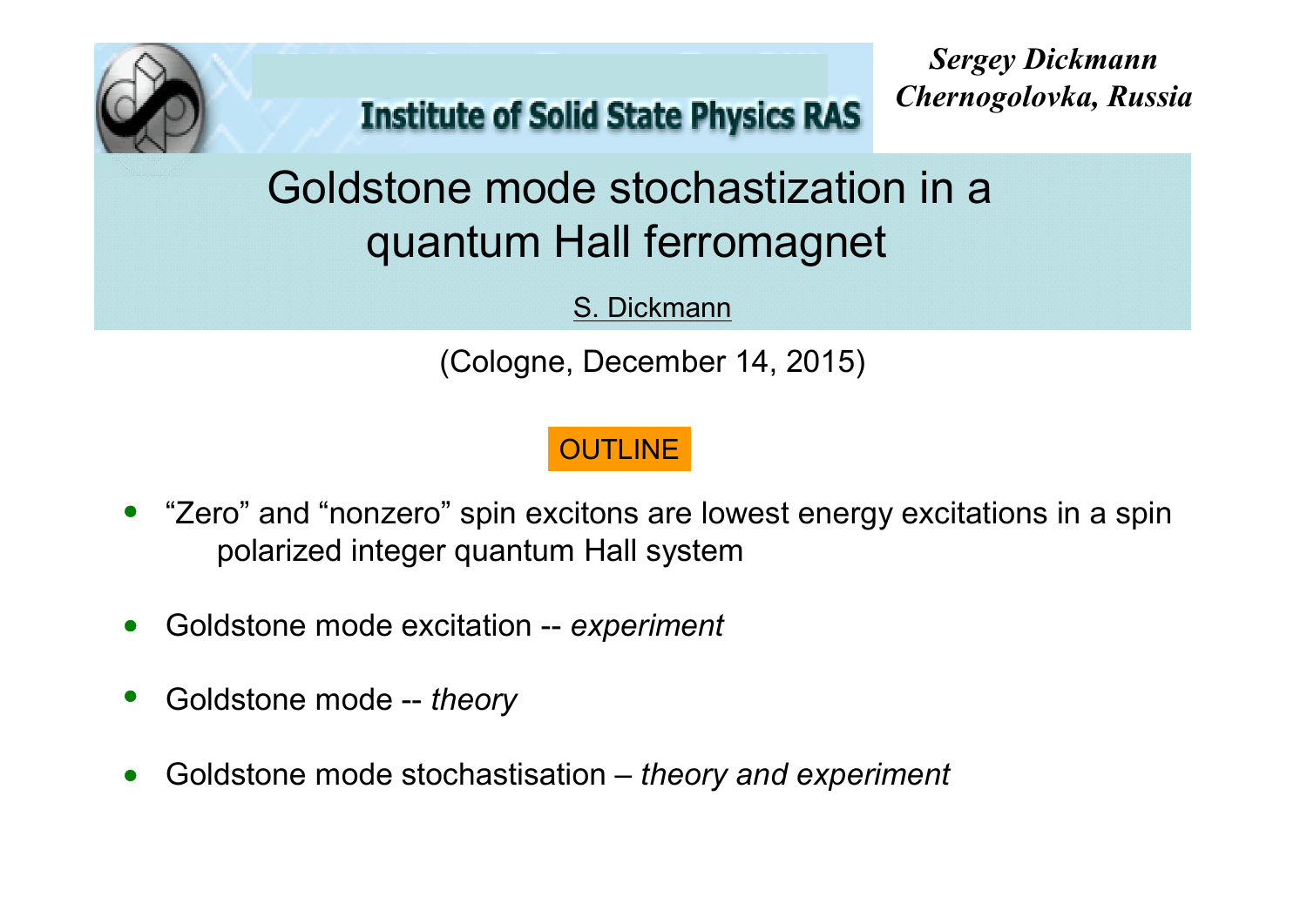## Magneto-exciton (Gor'kov, Dzyaloshinskii, 1967)



- The Landau-level degeneration is lifted due to electron-hole interaction. 'Natural' quantum number  $\vec{q}$  appears due to the translation invariance of the system.
- $\bullet$  Due to translation invariance a special  $\widehat{P}$  operator appears playing the same role as momentum operator in the absence of magnetic field:  $[\hat{P}, H_{int}] \equiv 0$
- The magneto-exciton energy:  $E_X = \mathcal{E}(q)$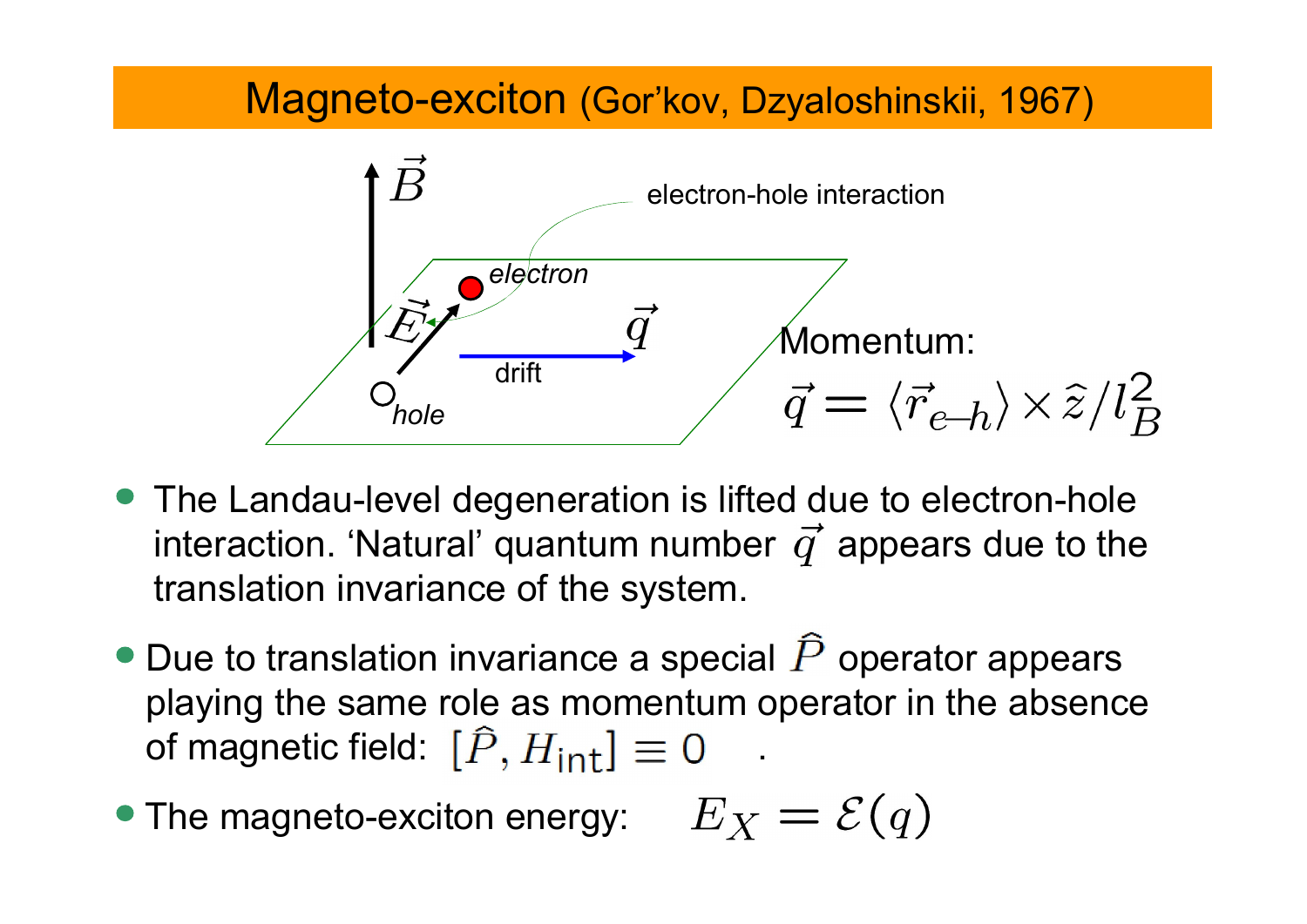### Simplest excitation in a completely polarized QHF



First-order approximation results: (Yu. A Bychkov *et al*, 1981; C. Kallin, B.I. Halperin 1984)

$$
E_{\rm sw}(q) = \epsilon_Z + \mathcal{E}_{\rm sw}(q)
$$

Spin exciton and other exciton-type states are suitable to study by using the excitonic basis set:  $\mathcal{Q}_{ab\alpha}^{\dagger}|0\rangle$ ,  $|0\rangle \equiv |vac\rangle$  $1/2$  $\mathbf{L}$ 

$$
Q_{abq}^{\dagger} = N_{\phi}^{-1/2} \sum_{p} e^{-ipqx} b_{p+q_y/2}^{\dagger} a_{p-q_y/2}^{\dagger},
$$
  
*a* and *b* are binary indexes:  $a = (n_a, \sigma_a)$  the LL index  
spin index:  $\sigma = \uparrow / \downarrow$ 

*Important:* Exciton states are eigen states of the Gor'kov-Dzyaloshinski *P*-momentum operator of the magnetoexciton:

$$
\widehat{P}\mathcal{Q}_{ab\mathbf{q}}^{\dagger}|\mathsf{0}\rangle=\mathbf{q}\mathcal{Q}_{ab\mathbf{q}}^{\dagger}|\mathsf{0}\rangle
$$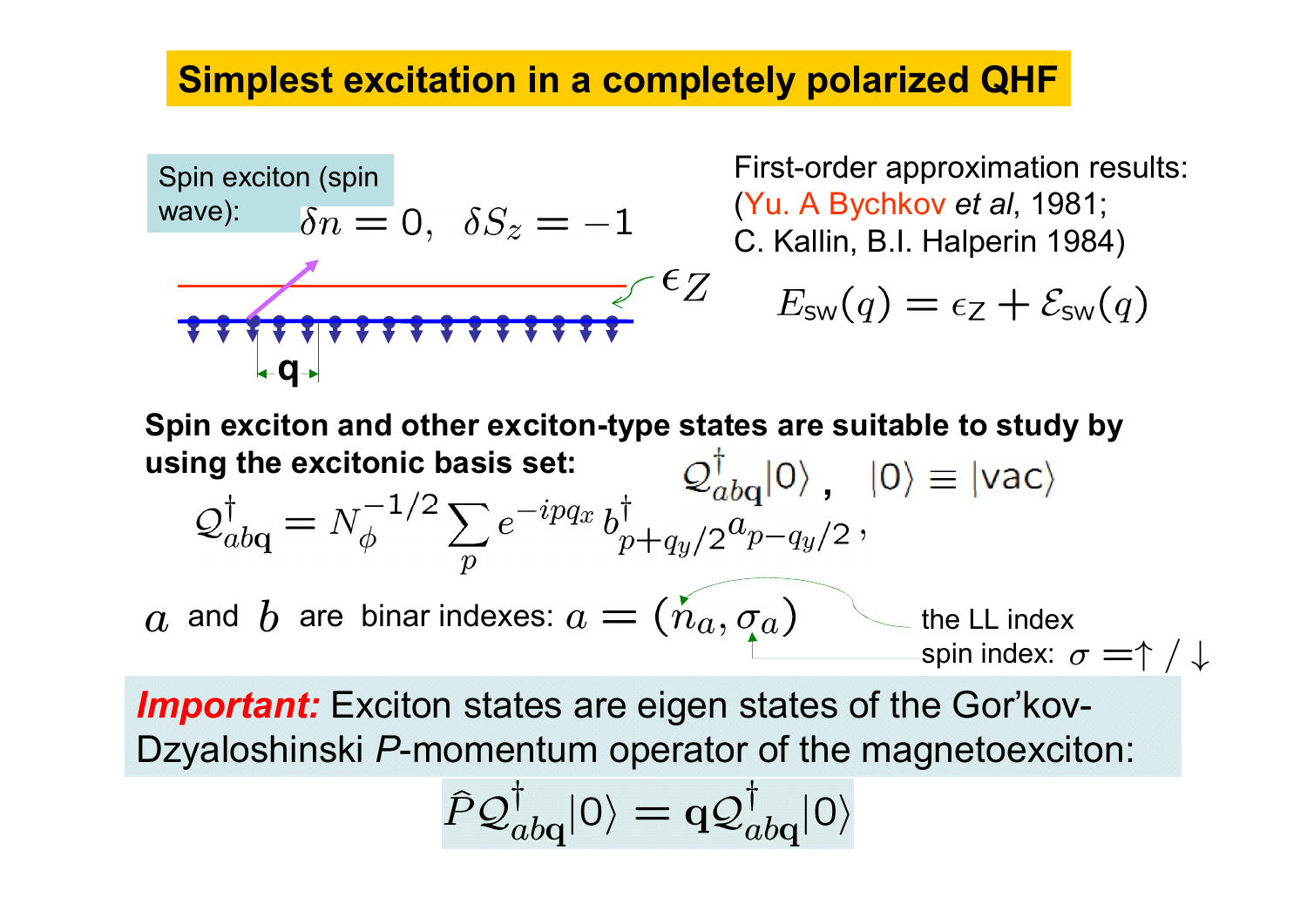Zero spin exciton if  $q \equiv 0$ : Nonzero spin exciton  $\mathcal{Q}_0^{\dagger} \equiv S_x - i S_y$  $\langle \mathcal{Q}_0^\dagger | 0 \rangle$  is eigen state for any QH system corresponding to the change of spin numbers  $\delta S_z = -1$  and  $\delta S = 0$ 

$$
[H_{\text{int}}, \mathcal{Q}_q^{\dagger}]|0\rangle = \mathcal{E}_{\text{SW}}(q)\mathcal{Q}_q^{\dagger}|0\rangle
$$

is eigen state for the QH ferromagnet to the leading order approximation in  $H_{int}$ . Change of the spin numbers is  $\delta S_z = \delta S = -1$ 

*Important:* in spite of  $\mathcal{Q}_{\Omega}^{\dagger} \equiv \lim_{\alpha \to 0} \mathcal{Q}_{\alpha}^{\dagger}$ 

these are different states:

$$
\mathcal{Q}_0^\dagger |0\rangle \neq \text{lim}_{\textbf{q}\to 0} \mathcal{Q}_\textbf{q}^\dagger |0\rangle
$$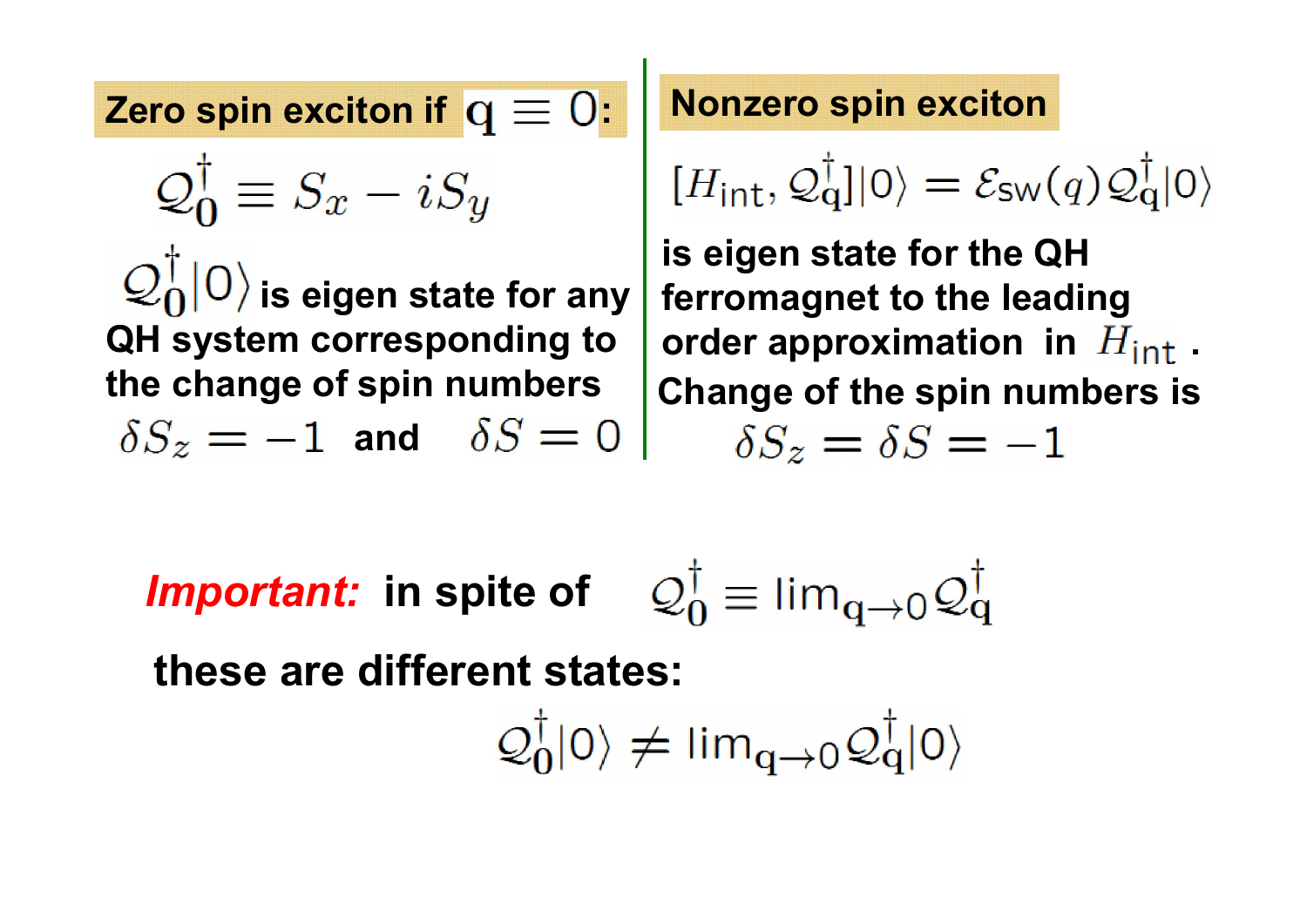# Physical meaning of this "discrepancy"

Let  $\mathcal{L}$  be linear dimension of the system.

 $2\pi/\mathcal{L}$  is spacing for q numbers

 $q \equiv 0$  - means that  $q << 2\pi/L$ 

whereas

 $q \to 0 \longrightarrow$  means that  $\ 2\pi/\mathcal{L} << q << 1/l_B$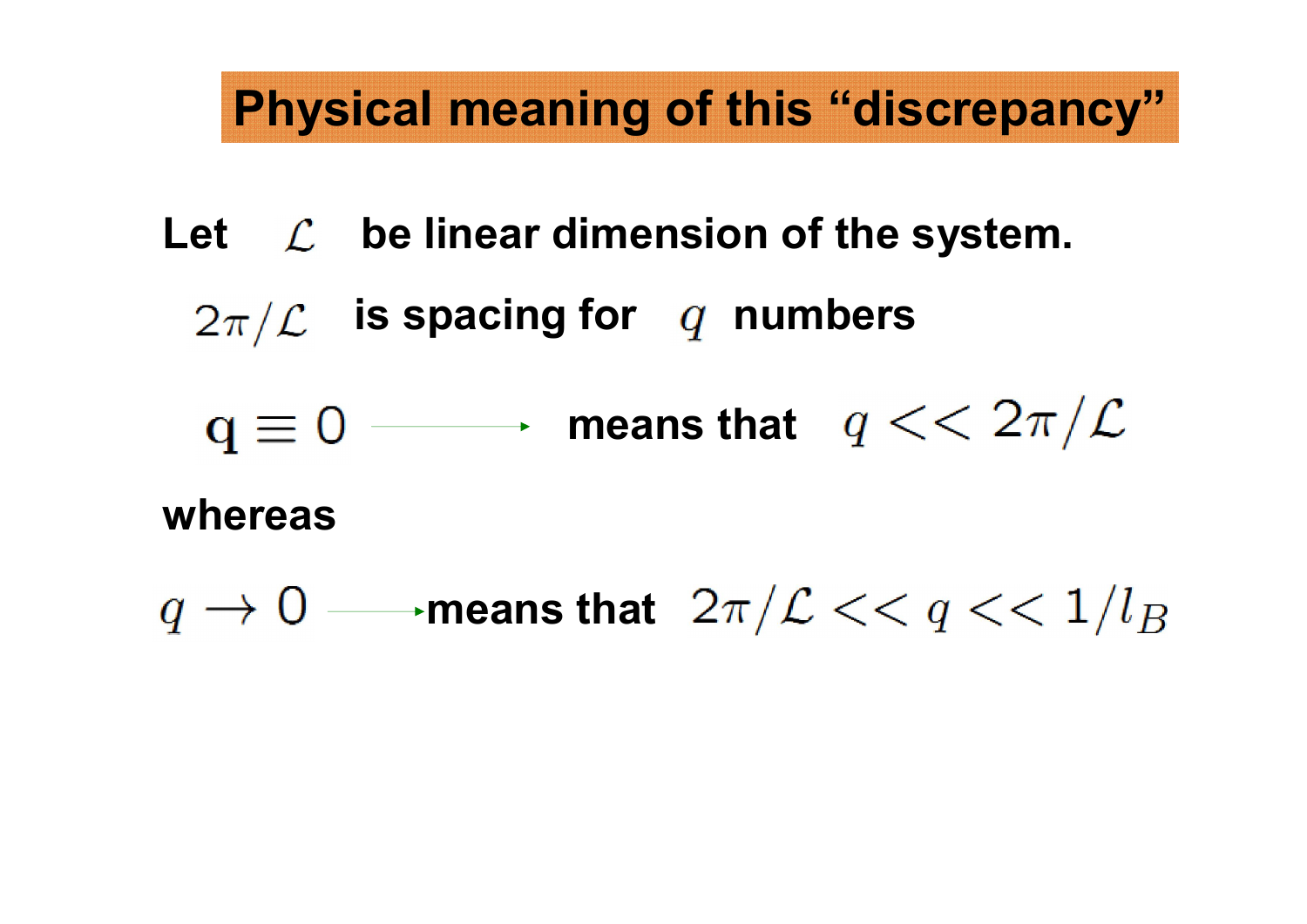# Spin Goldstone mode

 $|0,0\rangle = |\widetilde{\uparrow\uparrow\uparrow} \ldots \uparrow \rangle$  ( $\mathcal{N}_{\phi}$  is the degeneration num- $\mathcal{N}_{\phi}$ ber of the completely occupied Landau level). Ground state:

The eigenstate

 $|N,0\rangle = (\mathcal{Q}_0^{\dagger})^N|0,0\rangle$ , where  $\mathcal{Q}_0^{\dagger} = S_{-}/\sqrt{\mathcal{N}_{\phi}}$  (S\_=S<sub>x</sub>-iS<sub>y</sub>) is the Goldstone condensate:  $S \! =\! \mathcal{N}_\phi/2\,$  and  $\,S_z \! =\! \mathcal{N}_\phi/2\! -\! N$ 

$$
\cos \theta = S_z/S
$$

Another case of deviation is ensemble of nonzero spin excitons:

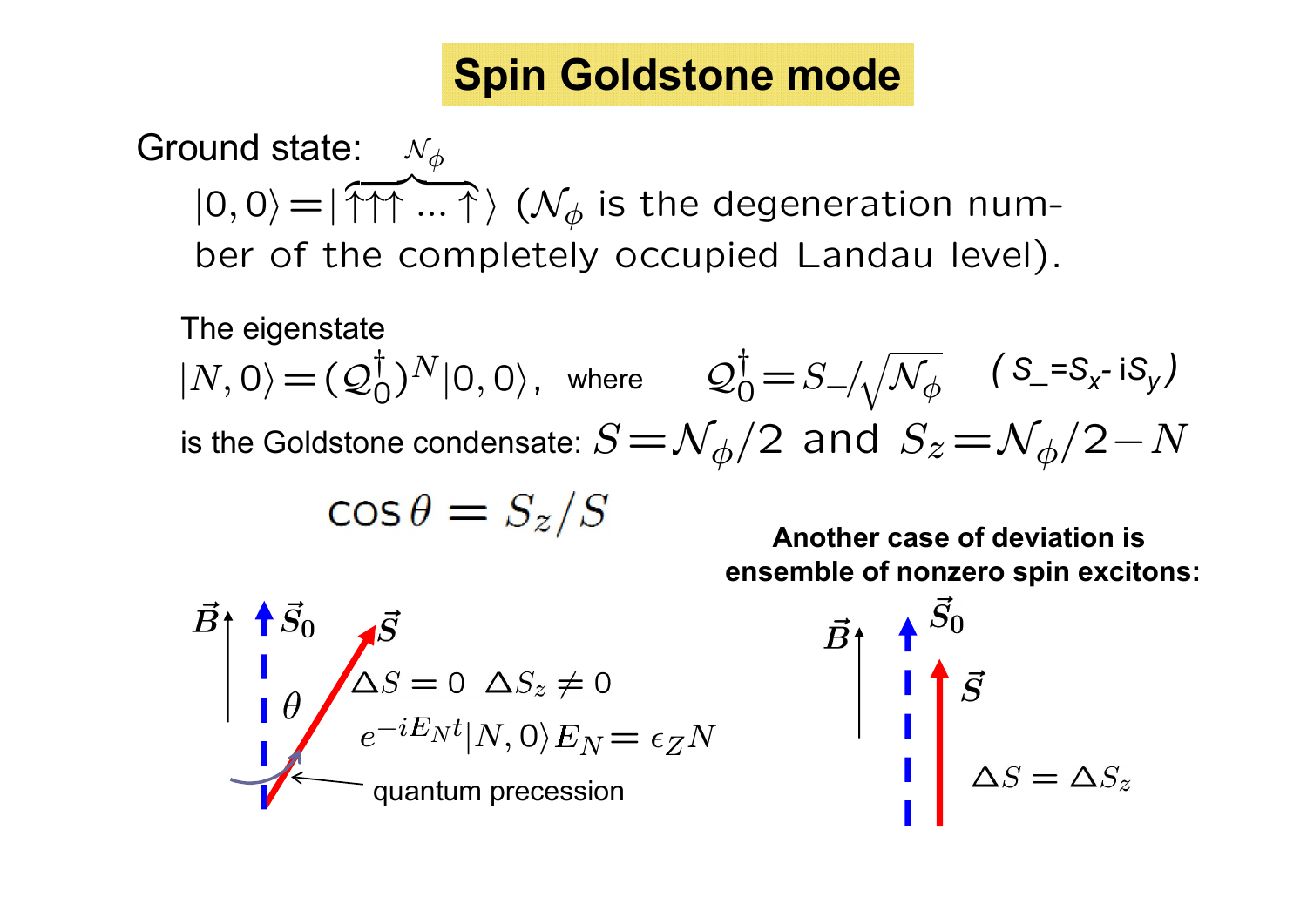Relaxation of spin excitations

Spin stochastization or spin relaxation?

Total number of spin excitons determines the  $S_z$  spin component:  $S_z$  $S_z = N_{\phi}/2 - N$ 

Spin stochastization of the GM is a fast process without change of the  $S_z$  spin component , i.e. at fixed number of spin excitons  $\,N\,$  and at fixed Zeeman energy.

Spin exciton relaxation is change of the component --- occurs much slower because related to annihilation processes of spin excitons and release of the energy --- studied experimetally and theoretically (Zhuravlev,SD, Kulik, Kukushkin, PRB 2014). The time > 100 ns .  $S_z$ 

Stochastization

 $\Delta S = \Delta S_z$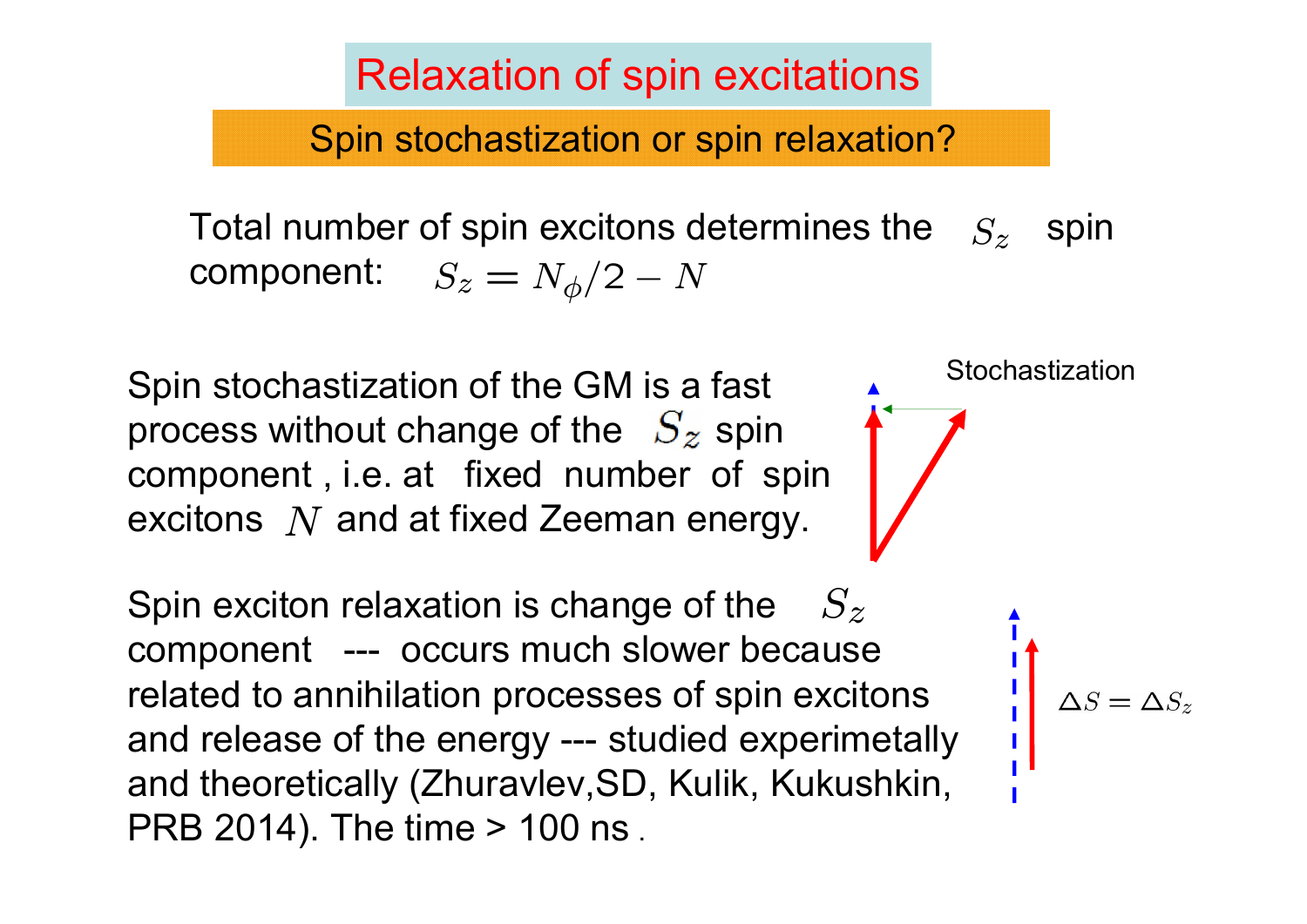#### The GM decay if spin relaxation and stochastization occur simultaneously.

If a single mechanism for relaxation and stochastization -> SO coupling + smooth random potential (SD PRL 2004)

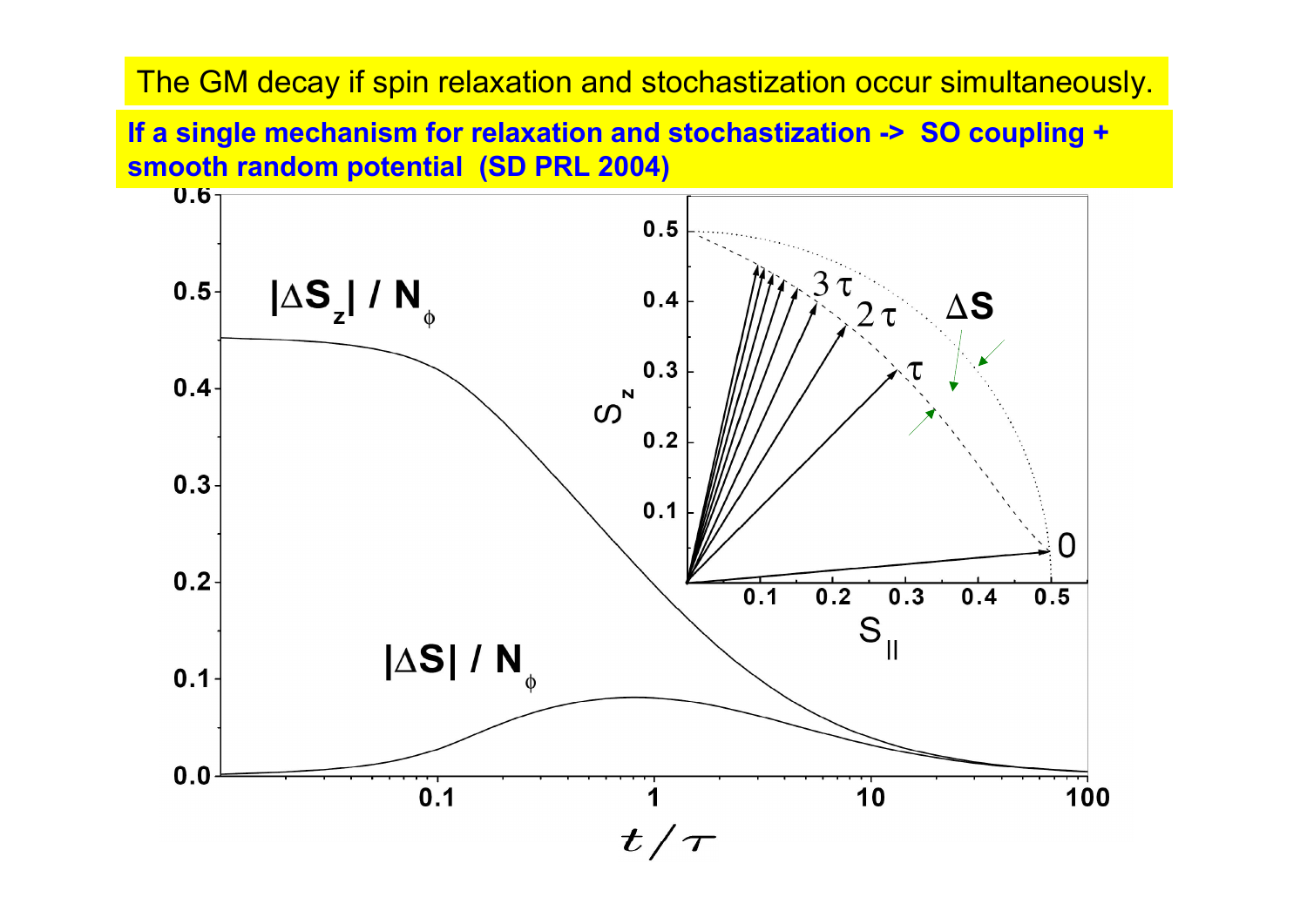An elementary stochastisation process:

$$
|N,0\rangle \implies |N,\mathbf{q}\rangle = (\mathcal{Q}_0^{\dagger})^{N-1}\mathcal{Q}_\mathbf{q}^{\dagger}|0,0\rangle,
$$
  
where 
$$
\mathcal{Q}_\mathbf{q}^{\dagger} = \mathcal{N}_{\phi}^{-1/2} \sum_{p} e^{-iq_x p} b_{p+\frac{q_y}{2}}^{\dagger} a_{p-\frac{q_y}{2}}, \quad a=\uparrow \text{ and } b=\downarrow.
$$

Both  $|N, 0\rangle$  and  $|N, q\rangle$  are *eigenstates*. orthogonal due to the translation invariance.

The  $|N, 0\rangle \rightarrow |N, q\rangle$  transition occurs without a change in the  $S_z = \mathcal{N}_\phi/2 - N$  component.

At  $q \to 0$ , the energies of both states  $(E_N)$  are the same. However, the states  $|N,0\rangle$  and  $|N,\mathbf{q}\rangle$ remain different even at  $q \rightarrow 0$  and have different:  $S = \mathcal{N}_\phi/2$  and  $S = \mathcal{N}_\phi/2 - 1$ , respectively.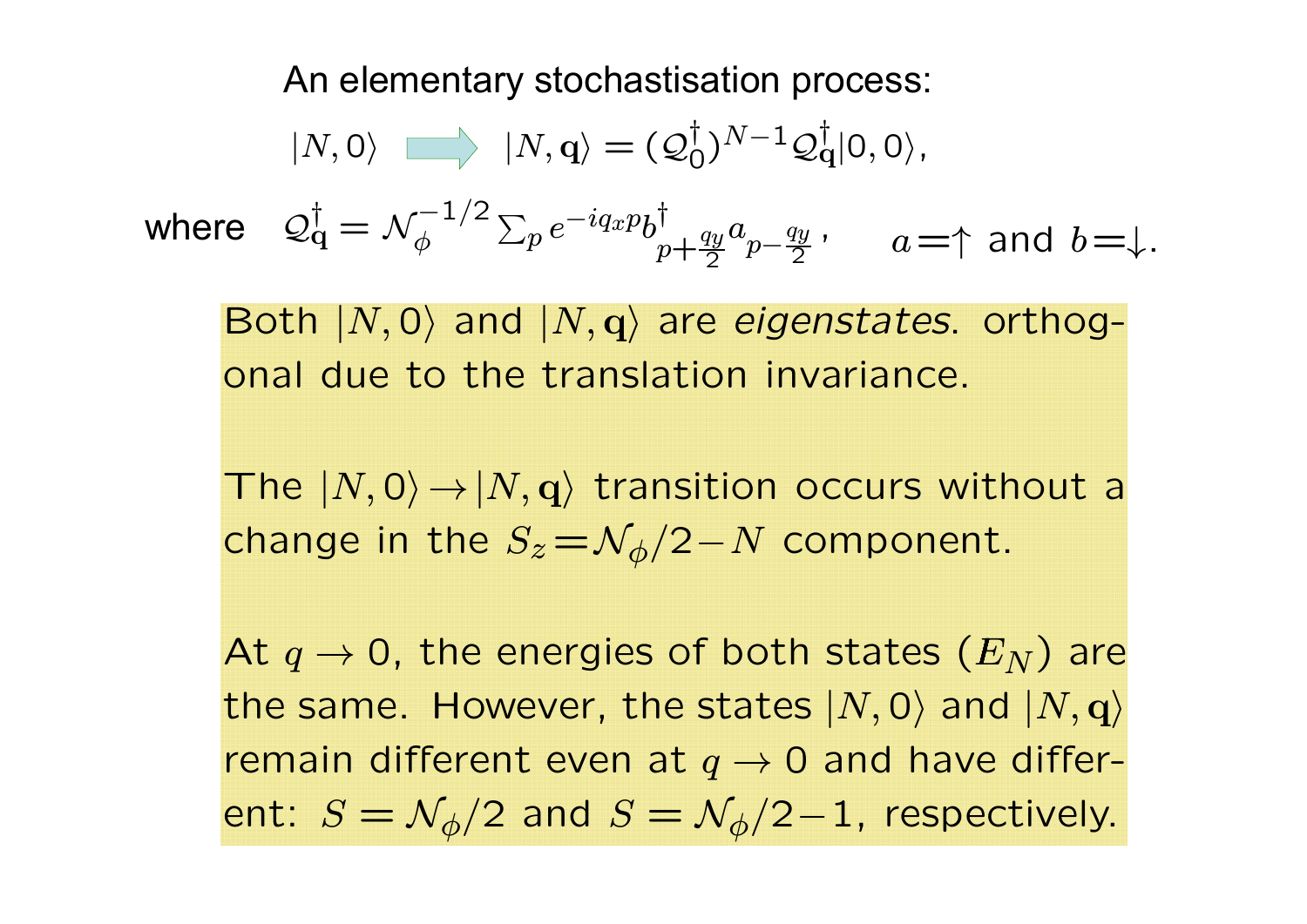# Experiment: the time-resolved Kerr technique is used



The transverse component perpendicular to magnetic field

$$
\langle S_x(t)+iS_y(t)\rangle
$$

is measured

Quantum mechanical averaging

#### A. Larionov, L. Kulik, SD, I Kukushkin. PRB 2015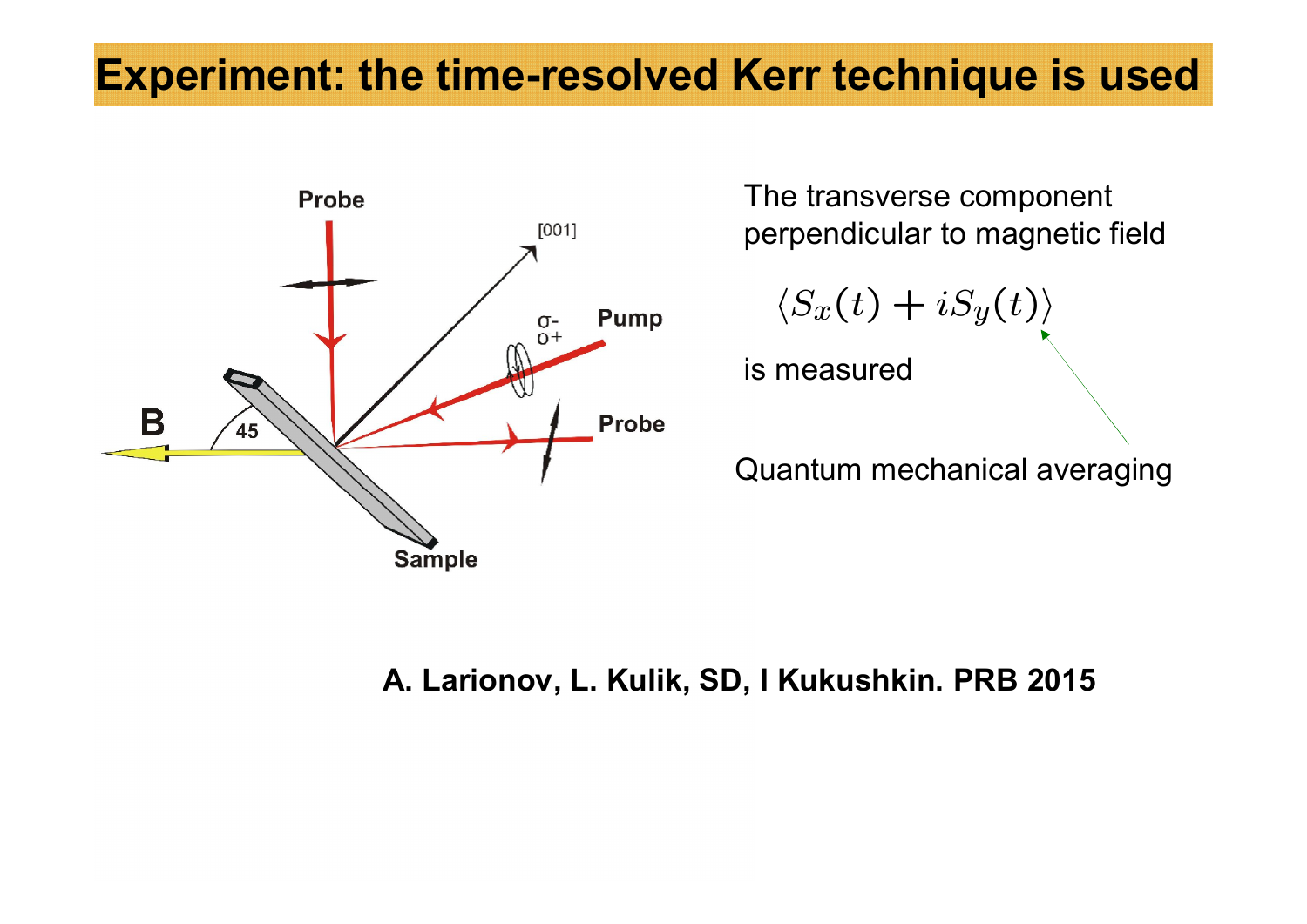# How is the Goldstone mode is excited experimetally (elementary transition process)

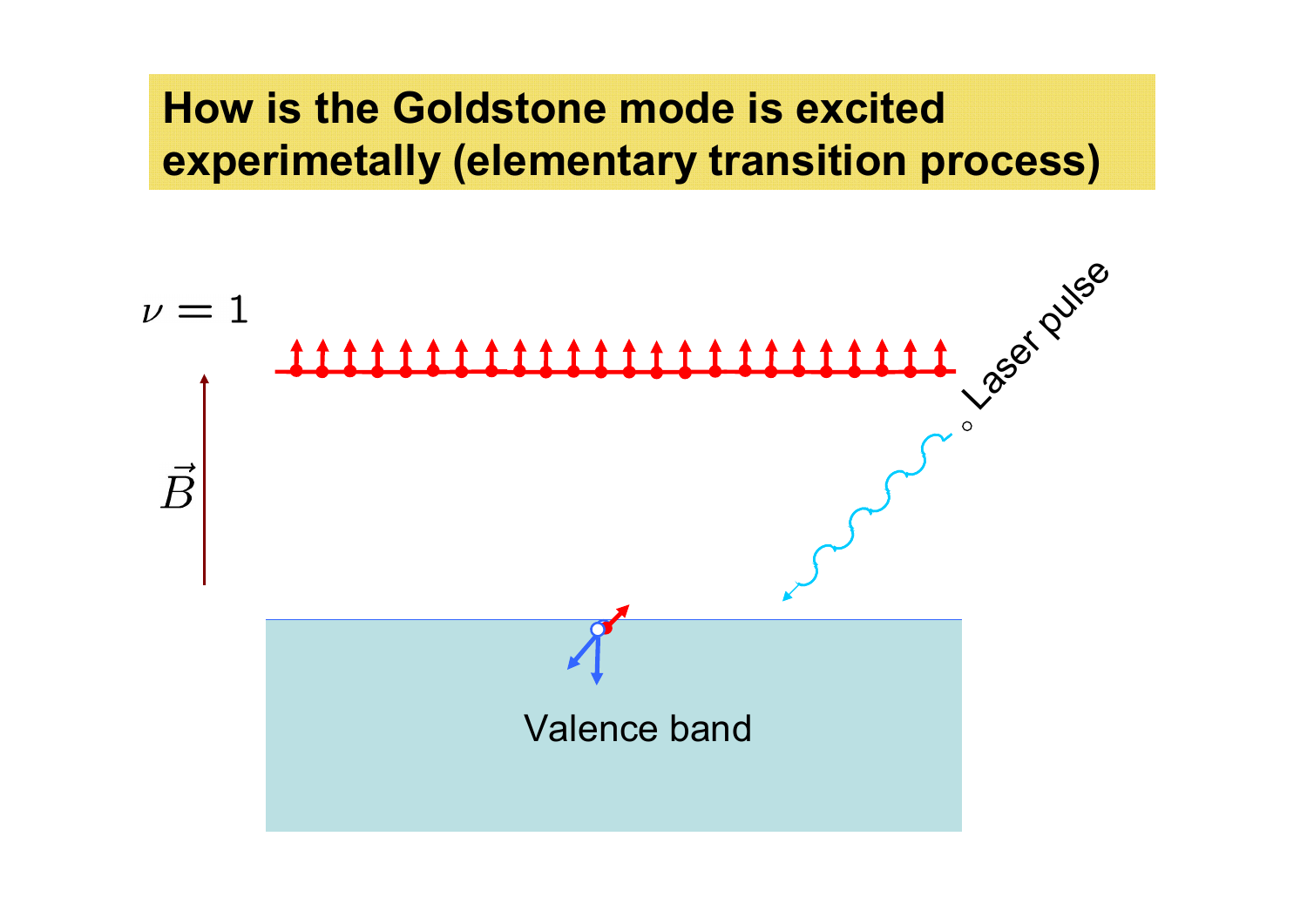### The present experimental situation

If a single electron, then instead of 
$$
\uparrow = \begin{pmatrix} 1 \\ 0 \end{pmatrix}
$$
 we have  $\nearrow = \begin{pmatrix} \cos\frac{\beta}{2} \\ -\sin\frac{\beta}{2} \end{pmatrix}$ 

If one photon is absorbed in the state  $|0,0\rangle = | \uparrow \uparrow \uparrow ... \uparrow \rangle$ , then initially we have a combination of vectors

 $|\nearrow$   $\uparrow\uparrow\uparrow... \uparrow\rangle$ ,  $|\uparrow\uparrow\nearrow\uparrow... \uparrow\rangle$ ,  $|\uparrow\uparrow\nearrow\uparrow... \uparrow\rangle$ ,  $\therefore$  and  $|\uparrow\uparrow\uparrow... \uparrow\nearrow\rangle$ ,

 $|i\rangle\!=\!\widehat{L}_{\beta}(0)|0,0\rangle$ , where  $\widehat{L}_{\beta}(0)\!=\!\cos\!\frac{\beta}{2}\widehat{I}-\sin\!\frac{\beta}{2}\mathcal{Q}_{0}^{\dagger}$ On the base of the indistinguishability principle one finds the initial state

The appearance of a zero-exciton operator is stipulated by the strict `verticality' of the transition process

$$
\mathcal{L}k_{\mathsf{photon}\parallel}\!\ll\!1,
$$

where  $\mathcal{L}$  is a linear characteristic of 2D density spatial fluctuations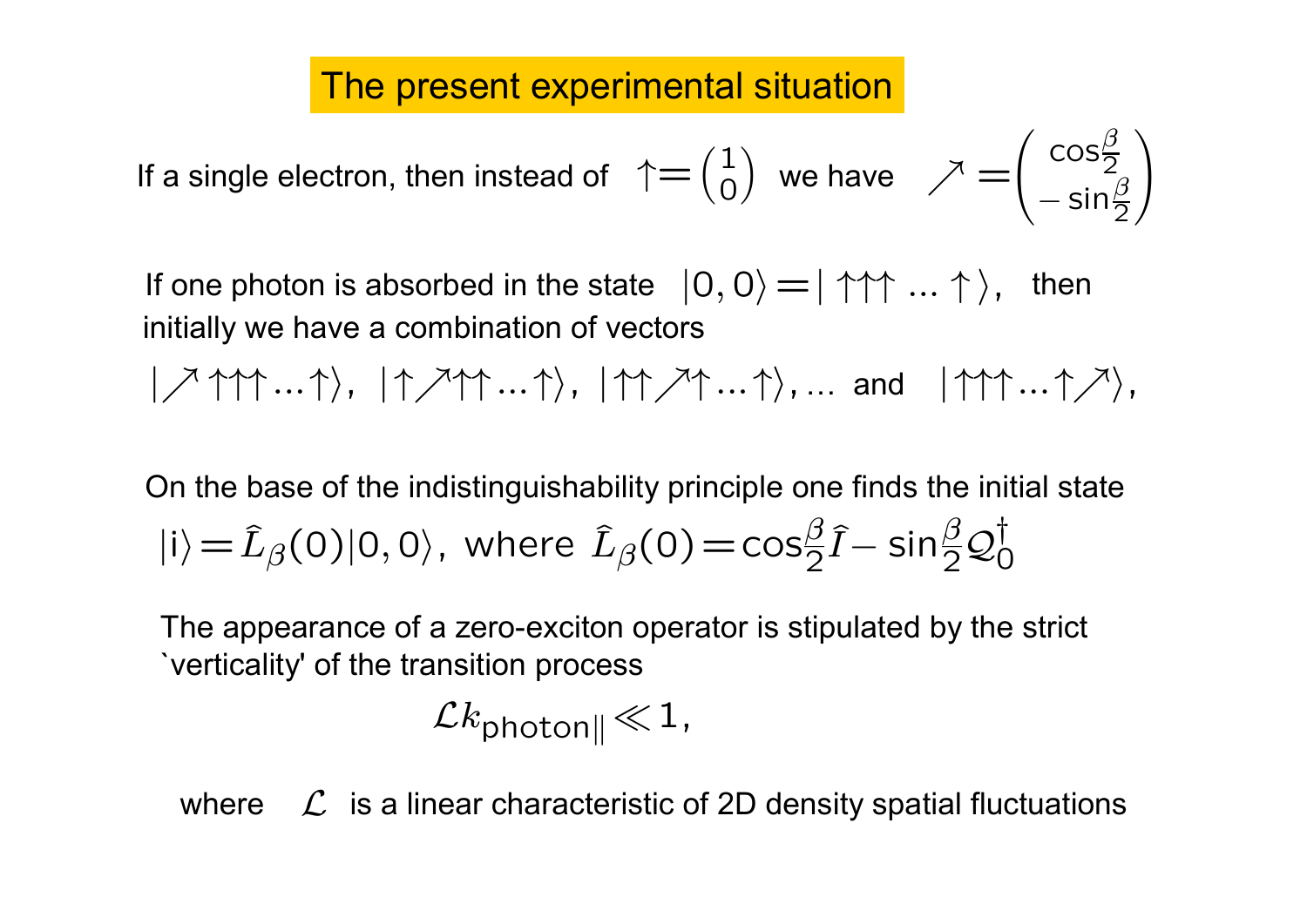## Why only one 'tilted' electron?

The initial state is not an eigenstate. It does not correspond to definite  $\ S_z$ but still corresponds to definite  $|S\!=\!\mathcal{N}_\phi/2.$ 

Under the experimental conditions,  $N \ll N_{\phi}$ , the elementary dependence process is a single excitent process. dephasing process is a single exciton process.

Consider a domain of area  $A$  smaller than  $\text{ }\mathcal{A}_{\textsf{sp}}/N\text{: \ }A\ll \mathcal{A}_{\textsf{sp}}/N$  (  $\mathcal{A}_{\textsf{sp}}$  is the area of the laser spot).  $(A_{\text{SD}})$  is the area of the laser spot).

No more than a single photon is absorbed within the  $A$  domain,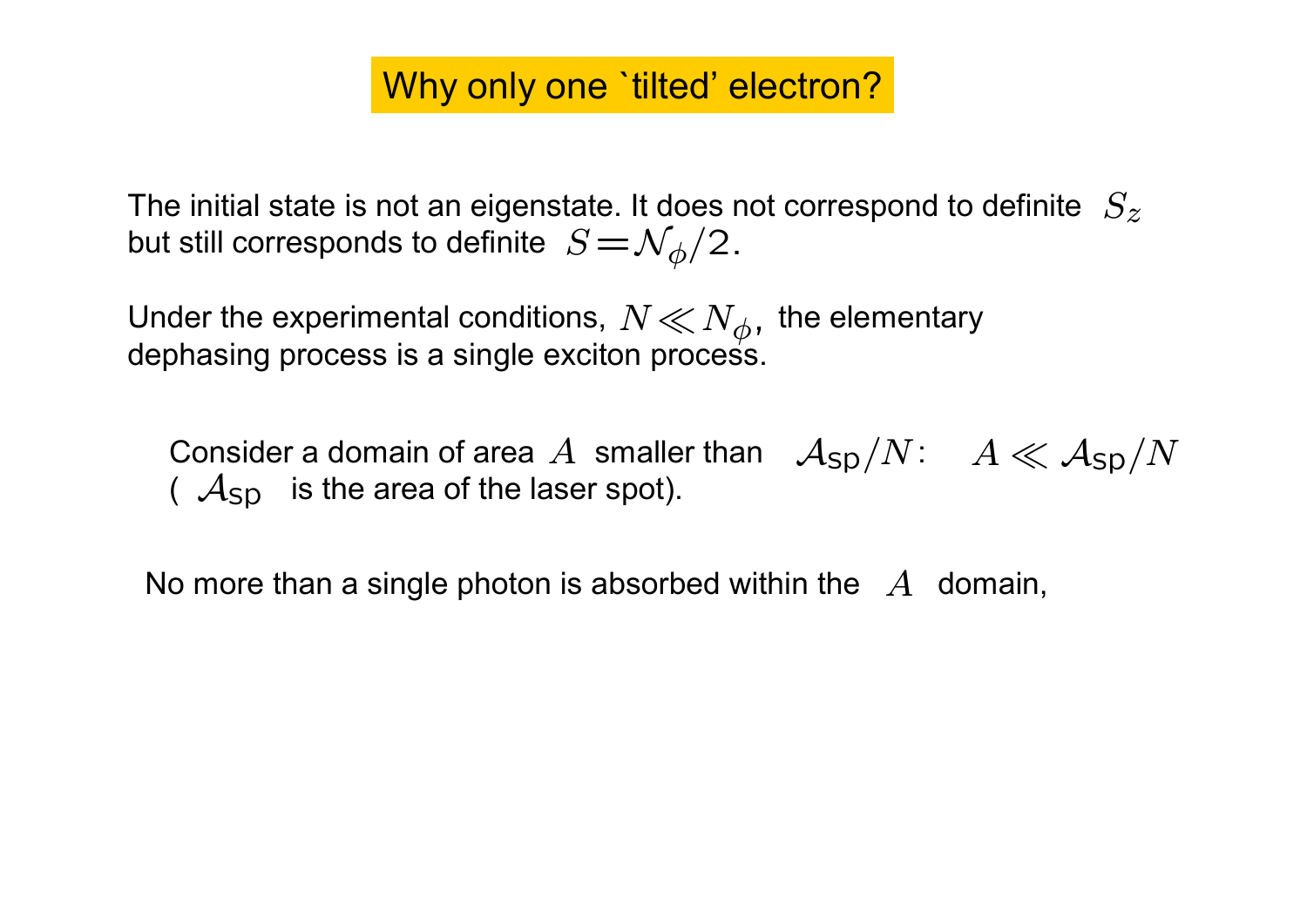## Kerr oscilations

Our task is to study the temporal evolution of the initial state

$$
|i\rangle\!=\!cos\!\tfrac{\beta}{2}|0,0\rangle\!-\!sin\!\tfrac{\beta}{2}|1,0\rangle
$$

In the absence of any violation of the translation invariance, the Schroedinger equation results in state

.

$$
|t\rangle = \hat{L}_{\beta}(t)|0,0\rangle \quad \text{ at moment } t, \text{ where}
$$

$$
\hat{L}_{\beta}(t) = \cos_{2}^{\beta}\hat{I} - \sin_{2}^{\beta}e^{-i\epsilon_{Z}t}\mathcal{Q}_{0}^{\dagger}
$$
  
The calculation of expectation  $\langle t|\hat{S}_{x} + i\hat{S}_{y}|t\rangle = -\frac{1}{2}\sin_{\beta}\sqrt{N_{\phi}}e^{-i\epsilon_{Z}t}$ 

explains the Kerr signal oscillations with frequency  $\epsilon_Z/\hbar$ 

but does not explain the Kerr signal decay.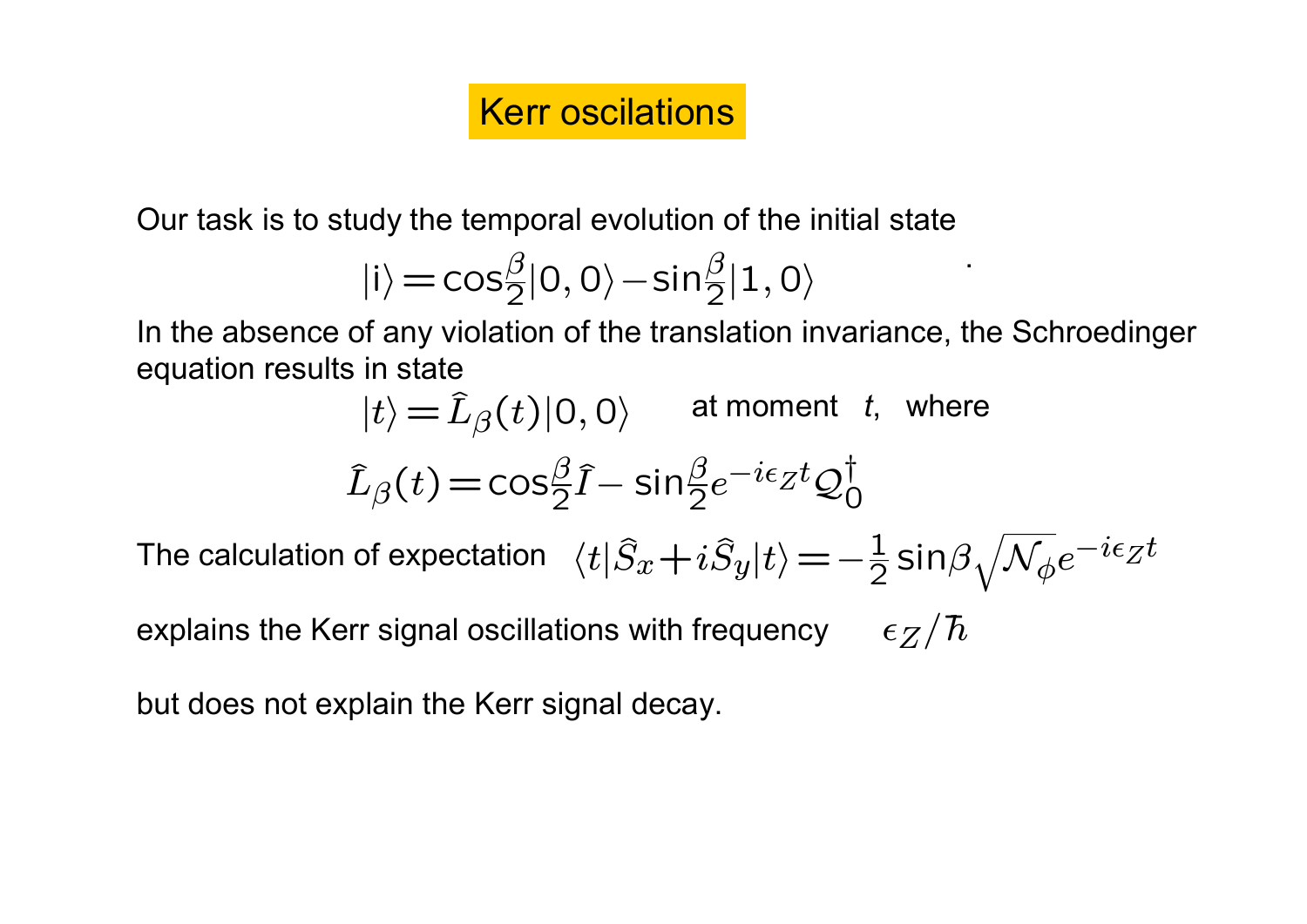#### The stochastization process (slow compared to the precession)

This is a conversion of component  $\quad e^{-i\epsilon}Z^t |1,0\rangle \qquad$  of state  $\quad |t\rangle$ to component  $\; e^{-i\epsilon}Z^t |1,{\bf q}\rangle \;$  at  $\; q\!\rightarrow\! 0\;$  .

When calculating the  $\;\langle t,{\bf q}|S_x\!+\!iS_y|{\bf q},t\rangle$  quantum average, at any state  $|t, q\rangle = cos\frac{\beta}{2}|0, 0\rangle - e^{-i\mathcal{E}_{q}t}sin\frac{\beta}{2}|1, q\rangle$ 

we come to a zero result:  $\quad \langle \mathbf{q},t|\widehat{S}_x\!+\!i\widehat{S}_y|t,\mathbf{q}\rangle\!\equiv\!0$  .

is the spin exciton energy at small dimensionless **q**.)  $\mathcal{E}_q = \epsilon_Z + q^2/2M_\times$ 

Thus the time of the Kerr signal decay is equal to the transition time of zero exciton conversion into nonzero one with the same energy:

$$
|1,0\rangle \implies |1,{\bf q}\rangle_{\!\!\!q\rightarrow 0}.
$$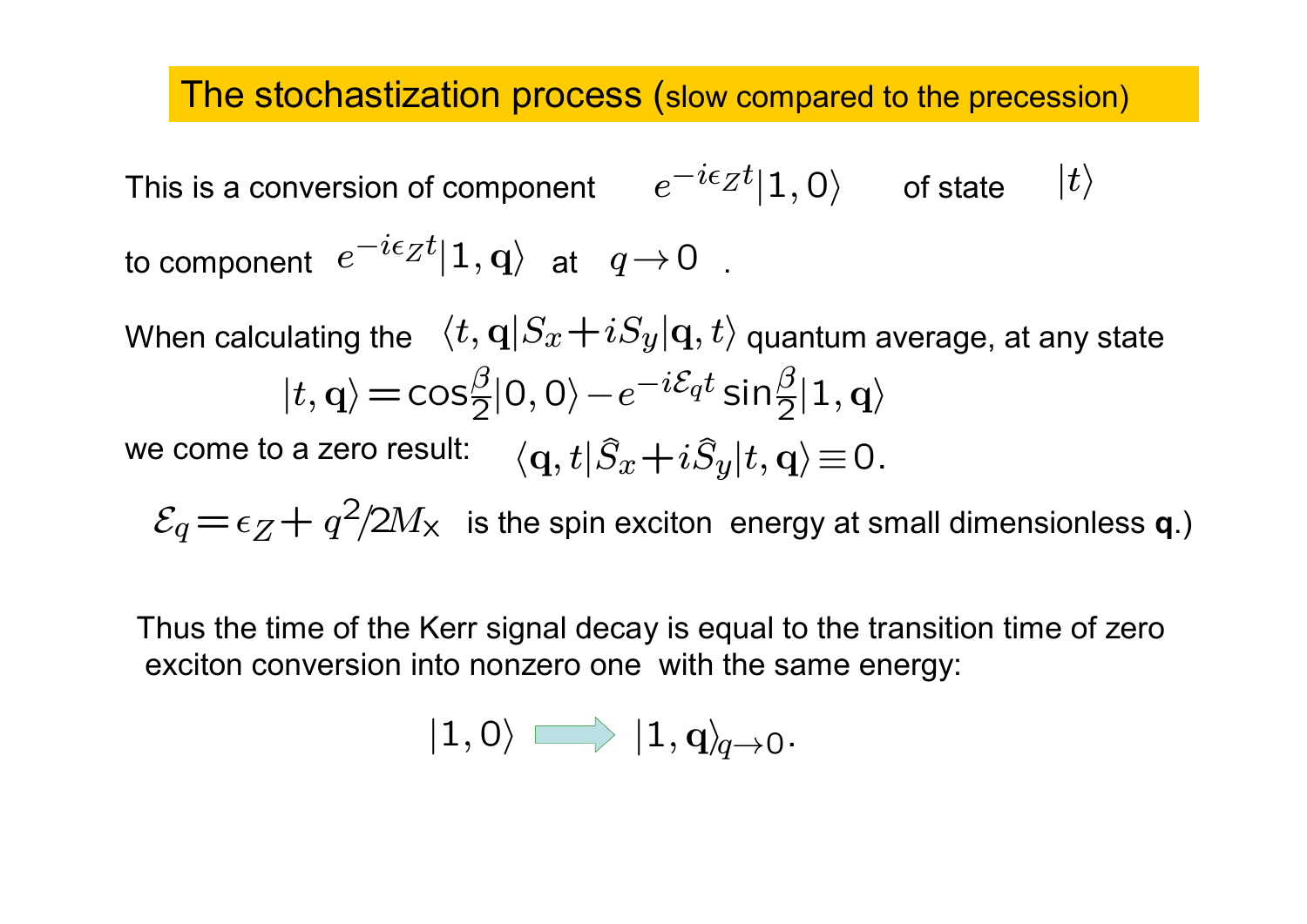### What kind of interaction is responsible for the stochastization?

The perturbation responsible for the  $|1,0\rangle$  and  $|1,{\bf q}\rangle_{\!\!\!q\rightarrow 0}.$ conversion must be:

(i) a spin non-conserving coupling changing the  $|S|$ , but not changing the  $\ S_z$  quantum numbers; and

(ii) violating the translation invariance.

The most likely candidate is a term corresponding to the spatial fluctuations of the *g*-factor in 2D electron gas, i.e., the Zeeman energy is actually  $\epsilon_Z+q_1(\mathbf{r})\mu_B B$ ,

and the perturbation Hamiltinian is

$$
\hat{V}_g = -\frac{1}{2}\mu_B B \sum_i \begin{pmatrix} g_1(\mathbf{r}_i) & 0 \\ 0 & -g_1(\mathbf{r}_i) \end{pmatrix}_i
$$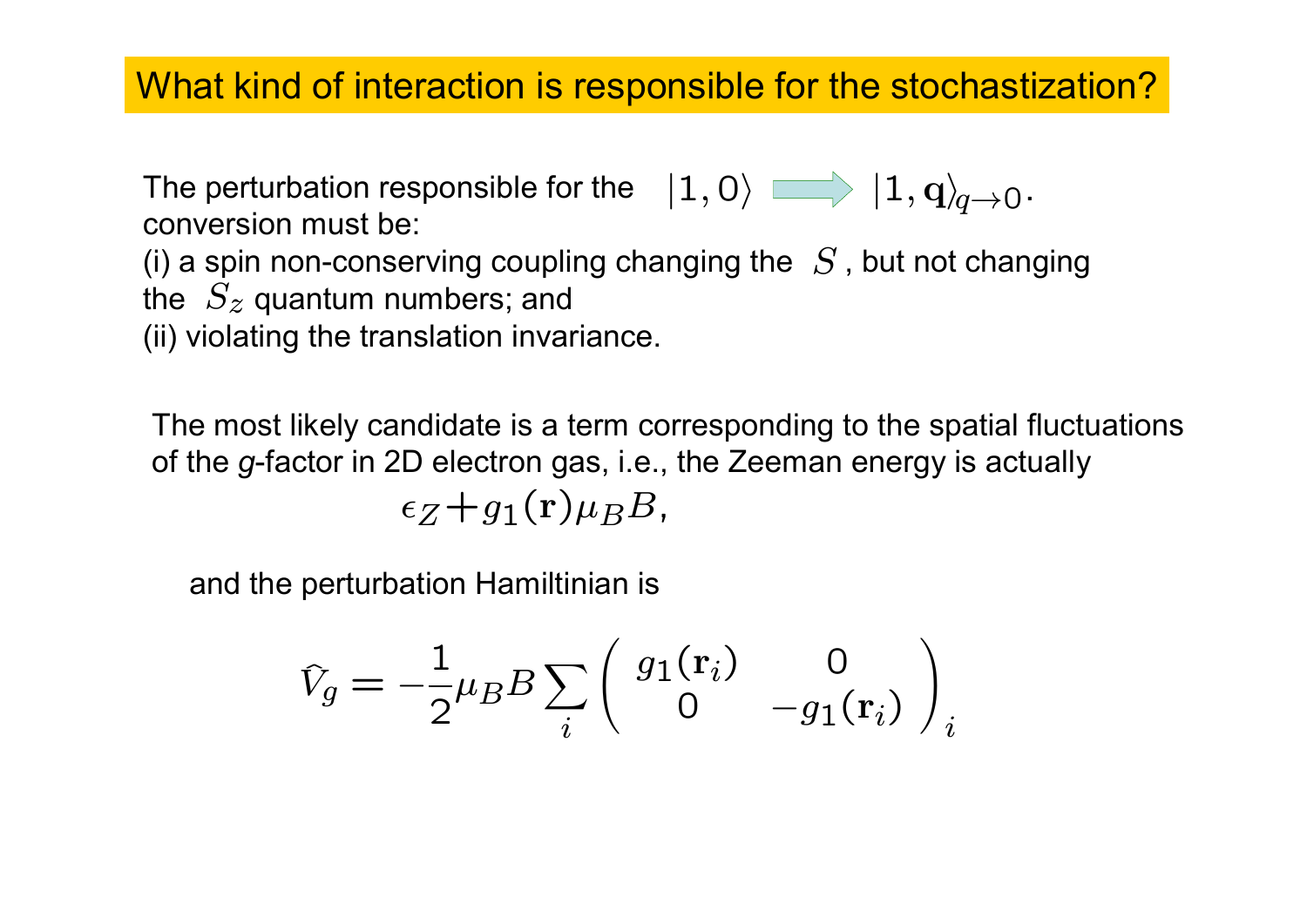In terms of the `excitonic representation' (secondary quantization) the Hamiltonian is

$$
\hat{V}_g = -\frac{1}{2} N_\phi \sum_{\mathbf{q}} \overline{g}_{1\mathbf{q}} \ \mu_B B (A_{\mathbf{q}} - B_{\mathbf{q}})
$$

where 
$$
g_1(\mathbf{r}) = \sum_{\mathbf{q}} \overline{g}_{1\mathbf{q}} e^{i\mathbf{q}\mathbf{r}}
$$
 and  
\n
$$
A_{\mathbf{q}}^{\dagger} = \frac{1}{\mathcal{N}_{\phi}} \sum_{p} e^{-iq_x p} a_{p+\frac{qy}{2}}^{\dagger} a_{p-\frac{qy}{2}} , \qquad B_{\mathbf{q}} = A_{\mathbf{q}}(a \to b).
$$

The `key point' is calculation of the matrix element

$$
\mathcal{M}_{\mathbf{q}} = \langle 0 | \mathcal{Q}_{\mathbf{q}} | \hat{V}_g | \mathcal{Q}_0^{\dagger} | 0 \rangle,
$$

then usual procedure

$$
\frac{1}{\tau} = \frac{2\pi}{\hbar} \sum_{\mathbf{q}} |\mathcal{M}_{\mathbf{q}}|^2 \, \delta(\epsilon_Z - \mathcal{E}_{\mathbf{q}})
$$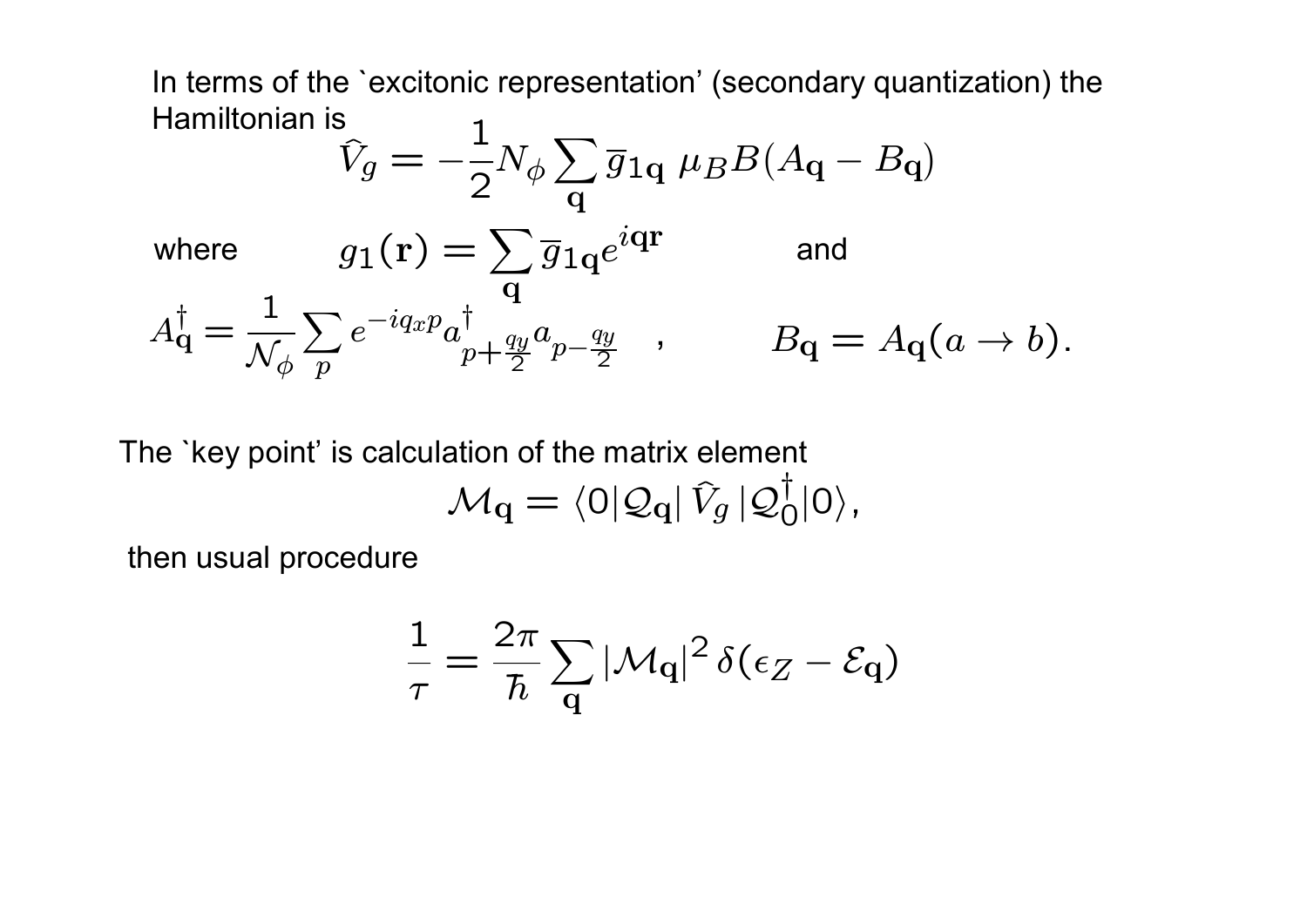Let us assume that the *g*-disorder is Gaussian and governed by correlator

 $K(r) = \int g_1(r_0)g_1(r_0+r)dr_0/A$ 

parameterized by fluctuation amplitude  $\quad \Delta_g \quad$  and correlation length  $\Lambda_q$ , so  $\Lambda_g$  , so  $K(\mathbf{r}) = \Delta_g^2 e^{-r^2/\Lambda_g^2}$ .

The result is